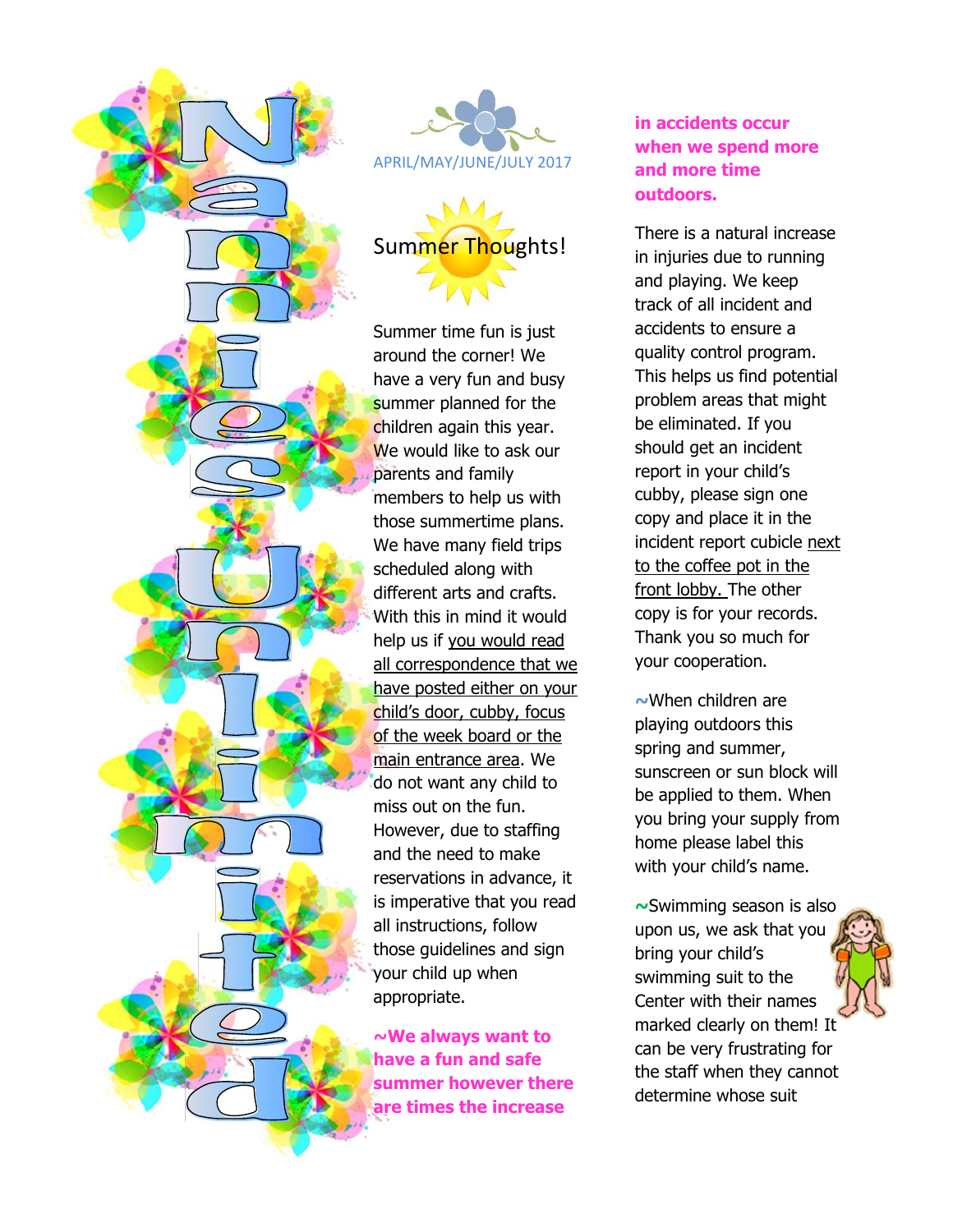belongs to whom. Remember if you thought the suit was cute so did everyone else.

Can you imagine 170 swimming suits without names in them? This is also very frustrating to your child.

**~** Parents of children in diapers, we ask that you purchase a package of "Little Swimmers" to be kept at the Center. Please place your child's name on the package and he/she can use them during the season. If your child does not have the swimming diapers they cannot play in the water. This is for the health and safety of each child.



To those parent and family members who donate toys, paper, and plastic bags to the Center we sincerely want to thank you for taking the time to bring those to the Center.

When cleaning out closets and sorting through the "older unused toys" at home, please keep in mind that the center can only use toys that can be sanitized. With this in mind we cannot accept "stuffed" cloth toys.

Toys that are cloth/stuffed in nature usually cannot be washed repeatedly and harbor germs from one child to another.

We appreciate your consideration in this matter. If you have any questions please let the office know.



### Severe Weather & Tornado Safety

The Nannies Unlimited Child Center and Preschool Inc. policy and procedure during a tornado warning is as follows:

Children located in the nurseries, toddlers, twos, threes, fours and the school age children will proceed to

the lower lever in the preschool building.



The children have all been instructed monthly to sit on the floor, placing their heads between their knees while covering their heads with their hands.

The Center conducts monthly tornado drills to familiarize the children with these procedures. The Center also has a weather radio that receives information from the National Weather Service. The weather radio automatically alerts the staff when a watch or a warning has been issued.  $563$ 

The Center realizes that your child's safety is of your up most concern. However, we request that parents refrain from telephoning the center during a tornado warning. This will enable our staff to focus on the children's safety and security without distractions. If there is a concern you need to be made aware of the Center will contact you immediately



When entering the parking lot area please enter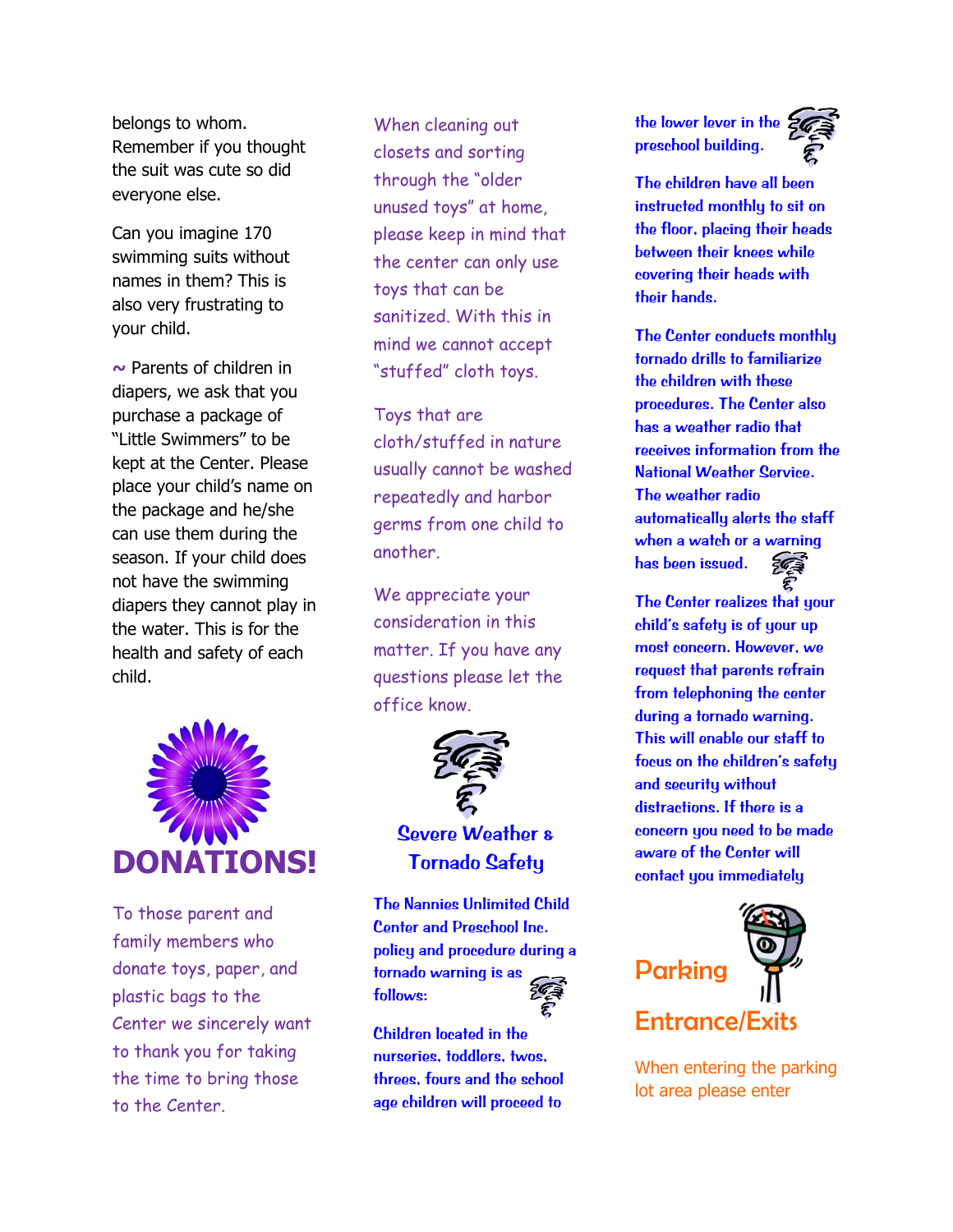through the east entrance and exit from the west entrance. This will help keep the flow of traffic in one direction to prevent accidents from occurring. Also, we ask that everyone please go slow and be aware of others in the parking lot. We want everyone to stay safe. There are times children get away from their parents and dart in front of other vehicles.



**To continue to organize our staff and children's busy day we ask that you only notify the Center during an emergency or your child is not coming for the day. We have tried to make our staff more available to you during the day so they may answer your questions either first thing in the morning during your drop off or at the end of the day when you pick your child up.**

**During the hours of 8:30 am until noon the children and the staff are very busy with their scheduled "focus of week" curriculum and it is**



**very difficult to have our staff pulled away to answer phone calls during these times. It is disruptive not only the teachers but the children too. They lose their train of thought and when the teacher returns it is hard to get them re-engaged in what they were doing.**

**If there is a message that you would like to be given to the staff, our office staff would be more than happy to give the teacher that message. If it is something the teachers need to call you back with, then they can do so during the children's nap time.**

**We would like to have your child's learning experience to be a positive one.**

**We also have our communication sheets for you to convey any information to the teachers you may want available in the front foyer.**

**If you have any questions please feel free to contact the office management.**

**Thank you so much for your understanding and cooperation in this matter.**





2016-2017 Preschool **Graduation** 

**It has been an exciting year! Just to be a part of your child's growth and development in preparation for kindergarten has been very rewarding. We appreciate the support and trust each parent has given The Nannies, and allowing our teachers the opportunity to work with your child. Thank you!**

**The Preschoolers will have their graduation ceremony**

## **Thursday**

**May 18, 2017**



**Space in limited in the Firefly room, so we ask that you limit your guests to allow parents the first opportunity to see this special event.**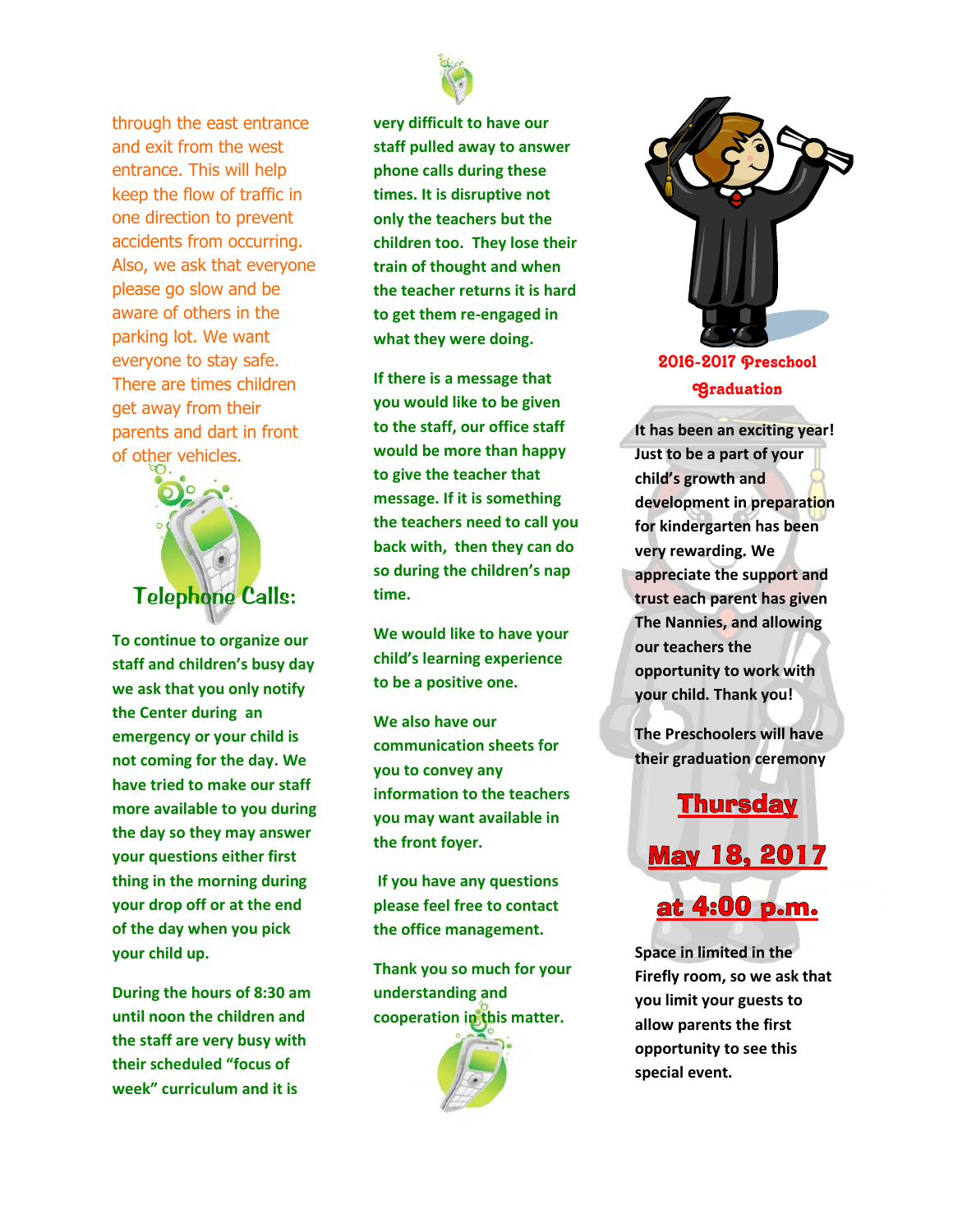

#### INCIDENT REPORTS

Our policy at the center is to provide a parent an incident report when an accident has occurred resulting in a visible injury. Our staff will notify one parent of the incident during nap time unless the injuries need immediate attention by medical staff. Parents are provided with two copies of the incident report, we ask that you sign one copy and leave this in the front lobby cubby labeled "incident reports." The other copy is for your home records.

The Center conducts quality assurance on all incident and accident reports to assist in determining if changes need to take place at the Center or if the incident was truly an unavoidable accident.

For this reason we ask that parents keep current telephone numbers of where they can be reached in case of an emergency.

Please keep in mind that there are times that the incident occurs later in the day and every effort will be made to contact you by phone. However, there are times we have no other option than to notify you at the time you picked your child up due to the time of the incident and parents in route to the Center.

#### **Reminder:**

All Children are to be signed in and out by their parent/guardian when arriving and leaving the Center. Again, we ask children NOT to sign these documents. We practice handwriting skills in their individual classes.



**It would help out a great deal if our parents, families, and friends keep their cigarette butts in their car and not discard them on the Center's property. Children are taken to the bus and vans and pick those discarded items up and try and mimic what others do with the cigarettes. Thank you so**

**much for your understanding and cooperation.**



**We want to have a fun and safe summer. Keep in mind when children are playing outdoors, there is a natural increase in injuries due to running and playing. We keep track of all accidents to ensure a quality control program. This helps us find potential problem areas that might be eliminated. If you should get an accident report in your child's cubby, please sign one copy and place it in the incident report cubby next to the coffee center in the front lobby, the other copy you may take home for your records.**

**When the children are playing outdoors in the summer, they all get**